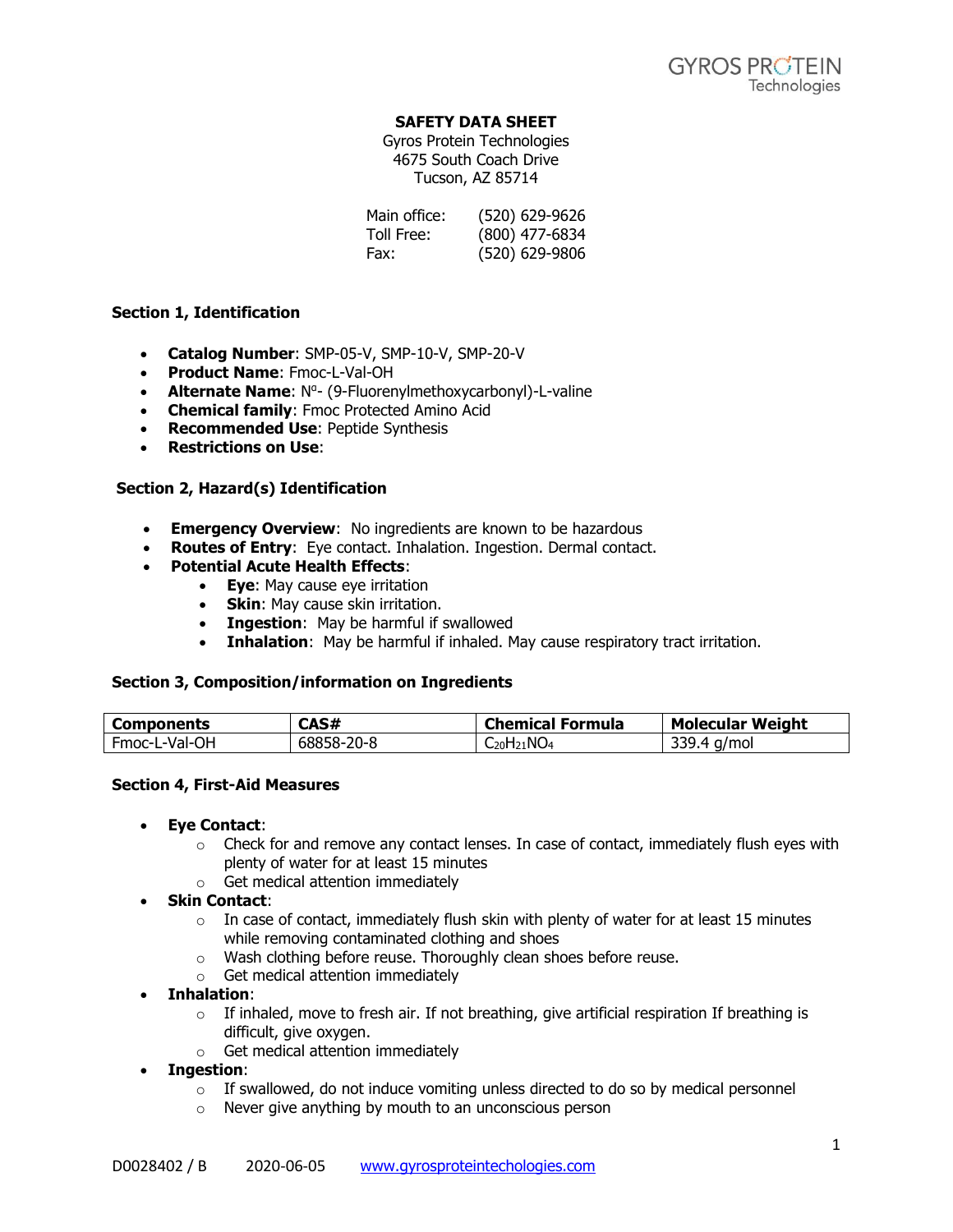o Get medical attention immediately

## **Section 5, Fire-Fighting Measures**

- **Suitable Extinguishing Media**:
	- o Water spray
	- o Dry Chemical
	- o Alcohol-resistant foam
	- o Carbon dioxide
- **Special Exposure Hazards**:
	- $\circ$  Hazardous decomposition products formed under fire conditions. Carbon oxides, nitrogen oxides
- **Special Protection Equipment for Firefighters**:
	- o Compressed air/oxygen apparatus

## **Section 6, Accidental release measures**

- **Person-related precautionary measures**:
	- $\circ$  Avoid substance contact. Avoid formation/inhalation of dusts. Avoid breathing vapors, mist or gas
- **Environmental protection measures**:
	- $\circ$  Do not allow to enter drains.
- **Procedures for cleaning/absorption**:
	- o Sweep up and shovel. Keep in suitable, closed containers for disposal

# **Section 7, Handling and storage**

- **Handling**: Provide appropriate exhaust ventilation at places where dust is formed. Normal measures for preventive fire protection.
- **Storage:** Keep container in a cool, dry, well-ventilated area. Keep closed tightly. Store between  $+2$  to  $+8$ <sup>o</sup>C

# **Section 8, Exposure Controls/Personal Protection**

- **Personal Protection:**
	- **Eye protection**: Use equipment for eye protection tested and approved under appropriate government standards such as NIOSH (US) or EN 166(EU).
	- **Hand protection**: Handle with gloves. Gloves must be inspected prior to use. Use proper glove removal technique (without touching glove's outer surface) to avoid skin contact with this product. Dispose of contaminated gloves after use in accordance with applicable laws and good laboratory practices. Wash and dry hands.
	- **Respiratory protection**: Required when dusts are generated. Filter P 2 (acc. To DIN 3181) for solid and liquid particles of harmful substances.
	- **Skin and body protection**: Choose body protection in relation to its type, to the concentration and amount of dangerous substances, and to the specific work-place., The type of protective equipment must be selected according to the concentration and amount of the dangerous substance at the specific workplace.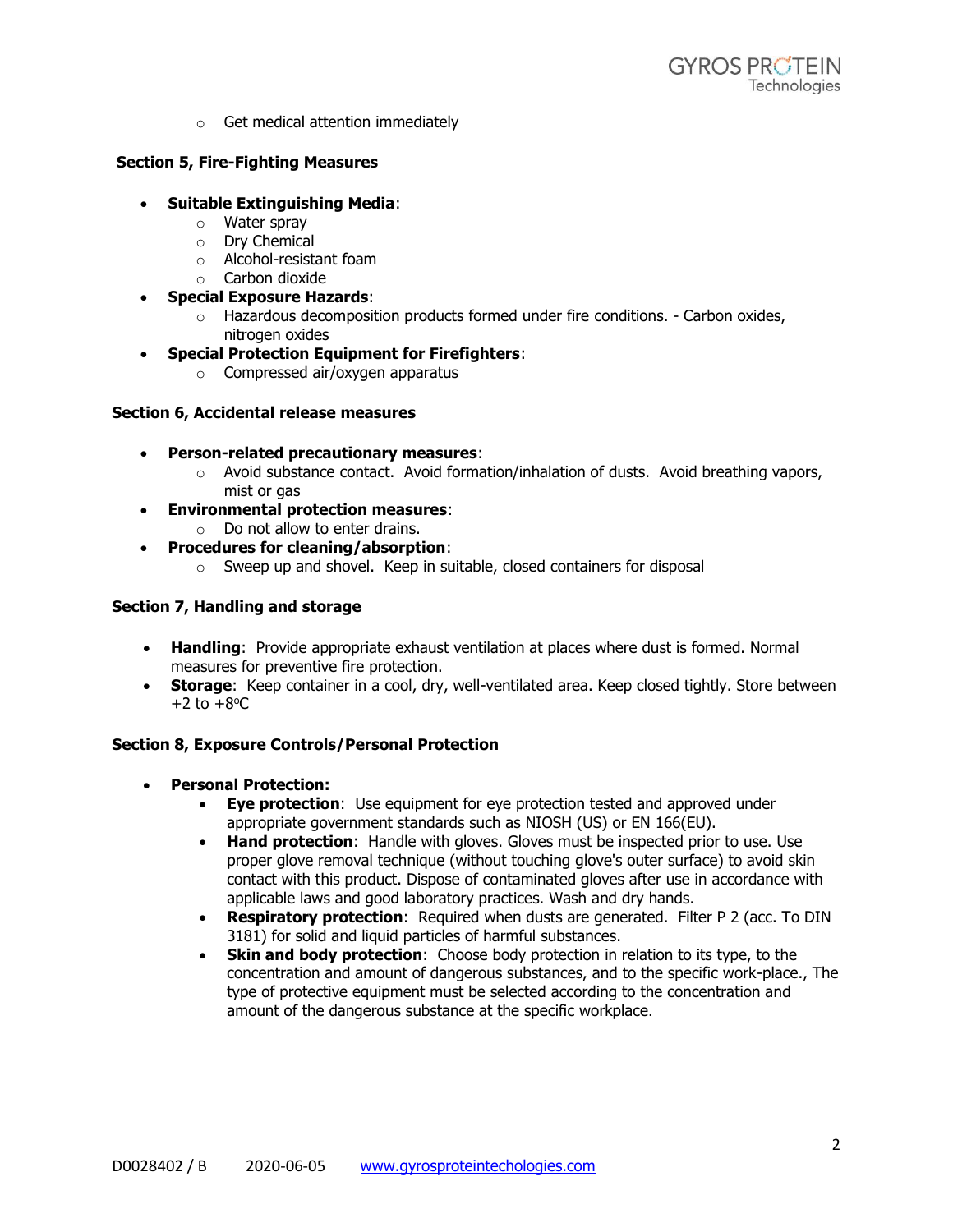#### **Section 9, Physical and Chemical Properties**

| $\bullet$ | <b>Physical Appearance:</b> | Solid, white to off white |
|-----------|-----------------------------|---------------------------|
| $\bullet$ | Odor:                       | NА                        |
| $\bullet$ | <b>Boiling Point:</b>       | NА                        |
| $\bullet$ | <b>Melting Point:</b>       | 143-144°C                 |
| $\bullet$ | Vapor Pressure (mmHg/70°F): | NА                        |
| $\bullet$ | Vapor Density (Air = $1$ ): | NА                        |
| $\bullet$ | <b>Specific Gravity:</b>    | NА                        |
| $\bullet$ | Solubility:                 | NА                        |
|           |                             |                           |

#### **Section 10, Stability and Reactivity**

- **Stability**: Stable under recommended storage conditions.
- **Reactivity/Hazardous Decomposition Products**: Hazardous decomposition products formed under fire conditions. - Carbon oxides
- **Conditions/Materials to Avoid**: Strong oxidizing agents

#### **Section 11, Toxicological information**

- **Acute Toxicity**:
	- o LD50 Oral Rat: NA
	- o LC50 Inhalation Rat: NA
- **Chronic Toxicity**:
	- o Carcinogenicity (TLV): NA
	- o IARC Classification: NA
- **Routes of Exposure**:
	- $\circ$  Ingestion, inhalation, eyes and skin.

## **Section 12, Ecological information\***

• **BOD5 and COD**: N/A

#### **Section 13, Disposal considerations\***

- **EPA Waste Number**: N/A
- **Treatment**: Material does not have an EPA Waste Number and is not a listed waste, however consultation with a permitted waste disposal site (TSD) should be accomplished. Always contact a permitted waste disposal (TSD) to assure compliance with all current local, state, and Federal Regulations.

#### **Section 14, Transport information\***

- **Proper Shipping Name**: Fmoc-L-Val-OH
- **Transport by Road/Rail (ADR/RID):** Not subject to transport regulations

#### **Section 15, Regulatory information\***

- **OSHA Hazards**: NA
- **SARA 302 Components**: NA
- **SARA 313 Components**: Fmoc-L-Val-OH is not subject to reporting levels